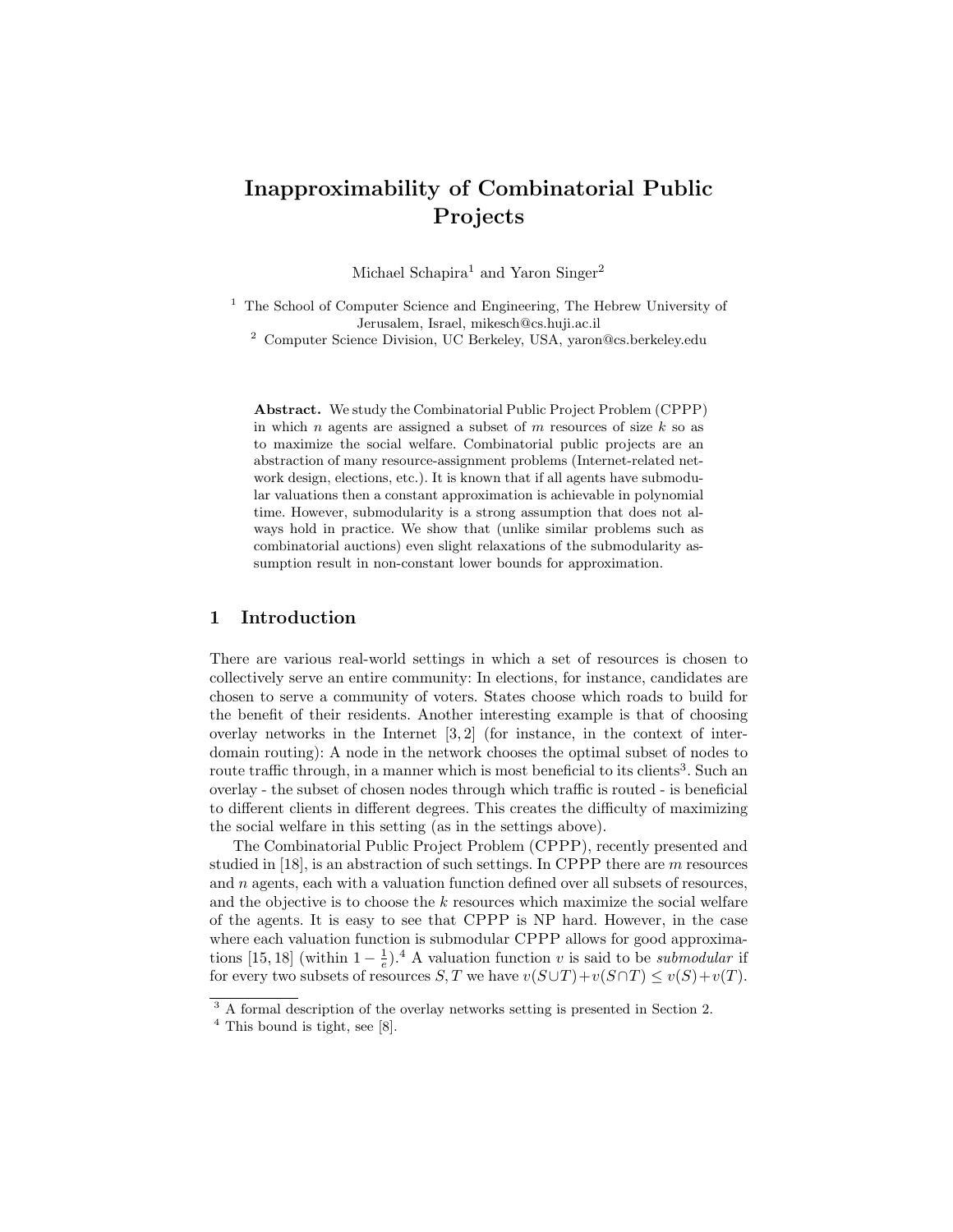#### 2 Michael Schapira and Yaron Singer

In this paper we study CPPP, focusing on computational and communication complexity lower bounds which result from relaxations of the above submodularity property. Indeed, out of the myriads of problems which can be depicted as combinatorial public projects, in many instances the submodularity constraint does not apply. We illustrate this point in Section 2, where we show how the difference between submodular and general valuations separates between two seemingly close Internet-related network design problems (overlay networks).

Our main result is showing that even small relaxations of the submodularity property in combinatorial public projects result in strong inapproximability bounds:

**Theorem:** Obtaining an approximation ratio of  $m^{\frac{1}{4}-\epsilon}$  for CPPP with subadditive valuation functions requires exponential communication in  $m$  (for every constant  $\epsilon > 0$ ).

A valuation function  $v$  is subadditive if for every two subsets of resources S, T we have that  $v(S \cup T) \le v(S) + v(T)$ . In fact, we prove our lower bound for a more restricted class of valuations called fractionally-subadditive [8] (introduced in [17] and termed "XOS" there). This lower bound establishes that in terms of approximability there is a huge gap between the submodular and subadditive case. This is in stark contrast to what is known about the related combinatorial auctions problem, for which a 2-approximation is achievable for subadditive valuations [8]. We show that our lower bound is nearly tight by presenting a simple  $O(m^{\frac{1}{2}})$  approximation algorithm for subadditive valuations. We leave the question of closing the gap between  $m^{\frac{1}{4}}$  and  $m^{\frac{1}{2}}$  open. Also, a big open question is showing that a similar lower bound is achievable in the computational-complexity model.

In [18] it is shown, for the case of CPPP with submodular valuations, that while a constant approximation ratio is possible, no such ratio is achievable via truthful algorithms. The  $O(m^{\frac{1}{2}})$  approximation algorithm for subadditive valuations presented in this paper is truthful. Hence, our results show that the hardness of CPPP with subadditive valuations is due to computational reasons and not to the truthfulness requirement. That is, truthful approximation algorithms perform just, or nearly, as well as unrestricted algorithms.

Finally, we study the approximability of CPPP with general valuations. We prove two complementary lower bounds, one in the computational-complexity model and one in the communication-complexity model:

**Theorem:** Obtaining an approximation of  $O(n^{\frac{1}{2}-\epsilon})$  in CPPP with general valuations, for any  $\epsilon > 0$ , is impossible unless  $P = NP$ . Obtaining an approximation of  $O(n^{1-\epsilon})$  is impossible unless  $P = ZPP$ .

**Theorem:** Obtaining an approximation of  $(1 - \epsilon)n$  for CPPP with general valuations requires exponential communication in  $m$  (for any  $\epsilon > 0$  and for any  $n << 2^m$ ).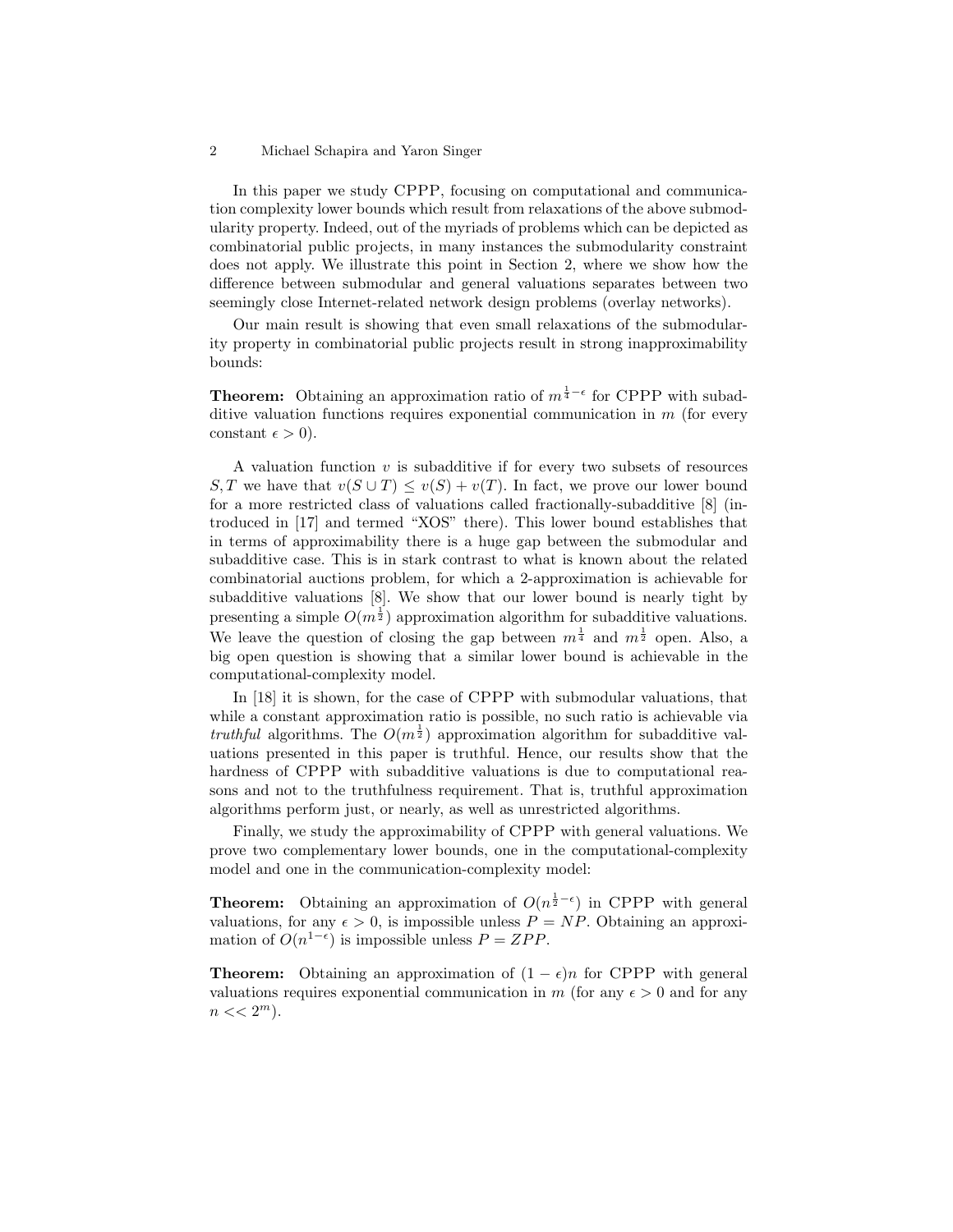## 2 Model and Motivation

In this section we formally present CPPP and our model. We motivate CPPP by presenting an Internet-related network design setting which is naturally formulated as a combinatorial public project. We use this example to illustrate the importance of considering relaxations of submodularity.

#### 2.1 The Model

In CPPP there is a set of n agents  $N = \{1, \ldots, n\}$ , a set of m resources  $M = \{1, \ldots, m\}$ , and a parameter  $1 \leq k \leq m$ . Each agent has a valuation function (sometimes simply referred to as a valuation)  $v_i : 2^{[m]} \to \mathcal{R}_{\geq 0}$ . We make two standard assumptions regarding each valuation function  $v_i$ : That  $v_i(\emptyset) = 0$  (normalized) and that for all  $S \subseteq T \subseteq [m]$  it holds that  $v_i(S) \le v_i(T)$ (non-decreasing). The objective in CPPP is to find a subset of resources  $S^*$ of size k which maximizes the social-welfare. That is, we wish to find  $S^* \in$  $argmax_{S \subseteq [m], |S| = k} \sum_{i} v_i(S).$ 

We require algorithms for CPPP to run in time that is polynomial in the natural parameters of the problem –  $n$  and  $m$ . In some cases agents' valuations can be concisely represented (encoded in space polynomial in  $m$  and  $n$ ). In these cases we wish to explore the computational complexity of the problem.

However, in general, the size of the "input" (the valuations) can be exponential in m, and so we must specify how it can be accessed. We take a "black box" (concrete complexity) approach (see [5]): Every valuation function is assumed to be represented by an oracle which can answer a certain type of queries, and we restrict our algorithms to ask polynomially (in both  $m$  and  $n$ ) many such queries. We consider two standard types of queries:

- **Value queries**: A value query to a valuation  $v_i$  is in the form of a subset of resources  $S \subseteq [m]$ . The answer is simply  $v_i(S)$ . This is a natural type of query to use when designing algorithms for CPPP.
- General queries: A general query allows any type of questions (even computationally intractable ones), as long as each question is addressed to a single  $v_i$ . We only require that the "size" of the query not be too "large". This is equivalent to Yao's communication model [20] in which the different parties are computationally omnipotent and we measure the number of bits they must exchange to compute a given function (see an introduction to communication complexity in [12]). The immense strength of general queries is useful for showing impossibility results.

## 2.2 Overlay Networks

Consider the following Internet-inspired setting [3, 2] we call the overlay network problem: We are given a network graph  $G = (V, E)$ , where  $V = S \cup M \cup D$  $(S, M, D)$  are disjoint). We shall refer to the nodes in S as source-nodes, to the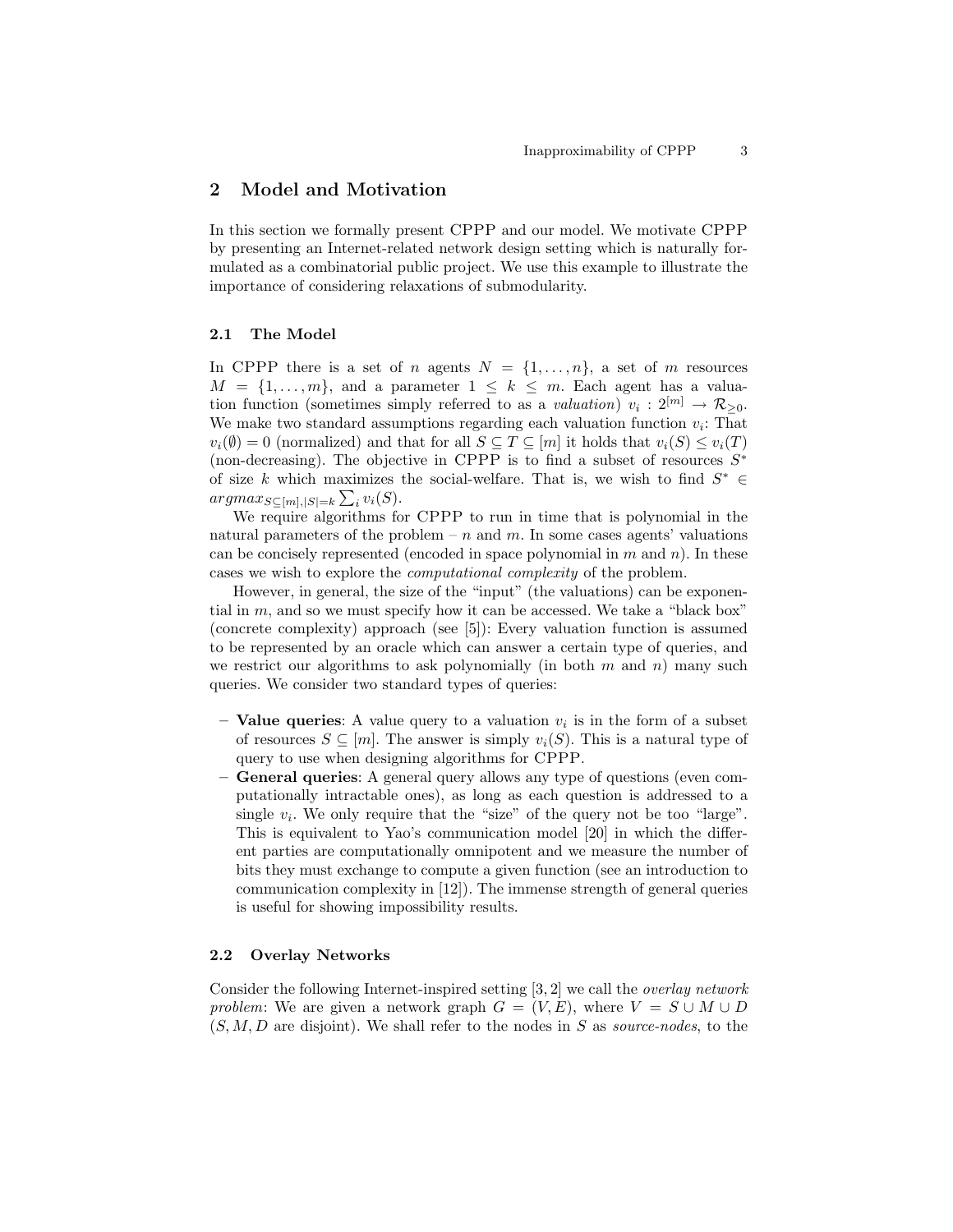nodes in M as potential overlay nodes, and to the nodes in  $D$  as destinationnodes. Assume that there is some metric function m that assigns a non-negative real value  $m_e$  to every  $e \in E$  (assume that m's value for a non-existent edge is ∞).

Each node  $i \in S$  has a valuation function  $v_i$  that assigns a non-negative real value to every subset of potential overlays  $M' \subseteq M$ . Intuitively, for every  $M' \subseteq M$ ,  $v_i(M')$  specifies i's desire to route through  $M'$  to the nodes in D. Each  $v_i$  is consistent with the metric m in the following sense: For every  $M', M'' \subseteq M$ ,  $v_i(M') \geq v_i(M'')$  iff the sum of the lengths of the shortest routes from i to all nodes in  $D$  that only go through nodes in  $M'$  is at most that obtained from routing only through nodes in  $M''$ .<sup>5</sup>

The goal is to choose an overlay network from the potential overlay nodes. For a given parameter  $1 \leq k \leq |M|$ , we want to find a subset of M of size  $k$  that maximizes the social welfare of the source nodes. That is, we wish to find a set  $M^* = argmax_{M' \subseteq M, |M'| = k} \sum_{i \in S} v_i(M')$ . It is easy to see that the overlay network problem is a special case of CPPP in which the agents are the source nodes, the resources are the potential overlays and the agents' valuations are induced by the network graph and the metric function  $6$ . We distinguish between two versions of this problem, which illustrate the big differences between instances for which submodularity does, and does not, apply:

- The submodular case: Observe that if no two nodes in  $M$  are directly connected via an edge in  $E$  then the valuation functions of the source nodes in the overlay network problem are submodular. This is due to the fact that they exhibit the decreasing marginal values property that is known to be equivalent to submodularity: For every node  $i \in S$ , for every  $M' \subseteq M'' \subseteq M$ , and for every  $a \in M$ , it holds that  $v_i(M' \cup \{a\}) - v_i(M') \ge v_i(M' \cup \{a\})$  $v_i(M'')$ .
- The non-submodular case: In the more general case, in which nodes in M can be connected to one another, the valuation functions are no longer guaranteed to be submodular. For example, think of a network graph  $G =$  $(V, E)$  with four nodes: a single source node i, a single destination node d, and two potential overlay nodes a, b. Assume that  $E = \{(i, a), (a, b), (b, d)\}\$ and that m assigns a value of 0 to every edge in E. Let  $v_i({a}) = v_i({b}) = 0$ and  $v_i({a,b}) = 1$ . Observe that  $v_i$  is indeed consistent with m, but is neither submodular nor subadditive.

In this model the difference between general and submodular valuations originates from whether or not the nodes in  $M$  are connected to each other. These

<sup>&</sup>lt;sup>5</sup> Formally, for every node  $i \in S$ , and for every subset  $M' \subseteq M$  we define  $c_i(M')$  to be the sum of the lengths of the shortest paths from  $i$  to all nodes in  $D$  that only go through nodes in M'. That is, if we define  $(\forall i \in S, d \in D)$   $c_{id}(M')$  to be the length of the shortest route (given  $m$ ) that has i as its first node,  $d$  as its last node, and all intermediate nodes in M', then  $c_i(M') = \sum_{d \in D} c_{id} M'$ .  $v_i(M') \ge v_i(M'')$  iff  $c_i(M') \leq c_i(M'').$ 

 $6$  The artificial division of V into S, M, and D is only required for ease of exposition.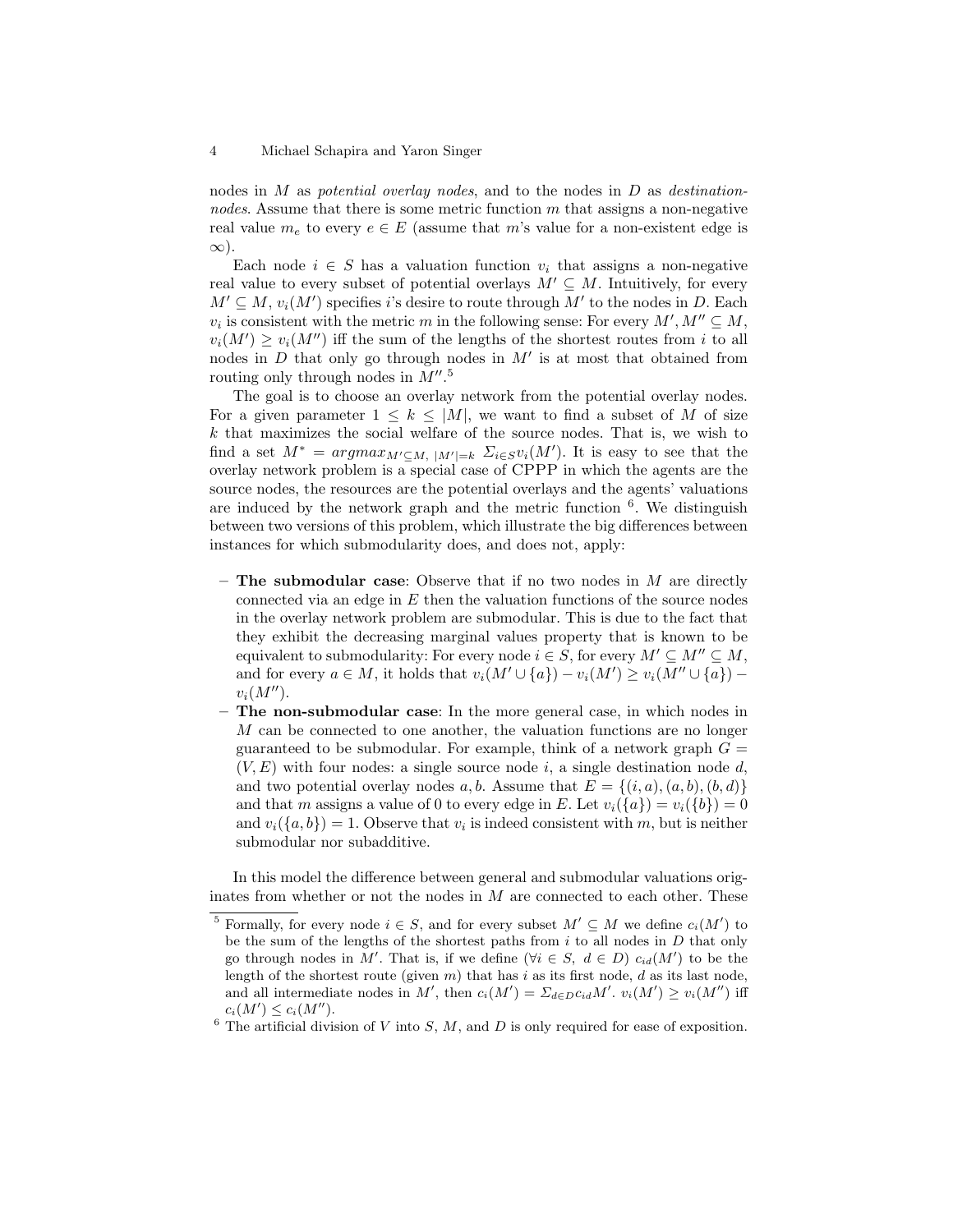seemingly subtle and insignificant differences lead to violations of submodularity which motivate our study of CPPP with valuations which are not submodular.

## 3 Subadditive Valuations

In this section we study CPPP with subadditive valuations. We prove our main result, which is showing a lower bound of  $m^{\frac{1}{4}}$  for a class strictly contained in subadditive valuations. This result shows that relaxations of submodularity that may seem small at first glance, and are not too costly for other problems  $(e.g., combinationial auctions [7, 8])$ , lead to unreasonable approximation ratios for CPPP.

We show that this lower bound is nearly tight by presenting a simple  $\sqrt{m}$ approximation algorithm. This algorithm also has the advantage of being  $truth$ ful. Hence, we show that for CPPP with subadditive valuations the gap between truthful and unrestricted algorithms in terms of approximation ratio is insignificant (this is in contrast to the submodular case in which the gap is huge [18]).

#### 3.1 Lower Bound for Subadditive Valuations

We prove our result for fractionally-subadditive valuations [8] (defined in [17] and termed "XOS" there). This result is achieved in the communication complexity (general queries) model. Thus, we show that even if agents are computationally unlimited the number of bits they must exchange to obtain a good approximation is unreasonable. The proof uses a probabilistic construction of a collection of subsets of resources, which has useful combinatorial properties. These properties are then exploited in a reduction from a well known problem in communication complexity.

**Definition 1.** A valuation function  $v$  is said to be additive (linear) if for every  $S \subseteq M$   $v(S) = \sum_{j \in S} v({j}).$ 

Informally, a valuation function is fractionally-subadditive if it is the pointwise maximum over a set of additive (linear) valuations.

**Definition 2.** A valuation function  $v$  is said to be fractionally subadditive if there is a set of additive (linear) valuations  $\{a_1, ..., a_l\}$  such that for every  $S \subseteq M$  $v(S) = max_{r \in [l]} a_r(S).$ 

The class of fractionally-subadditive valuation functions is known to be strictly contained in the class of subadditive valuations and to strictly contain all submodular valuations [17, 13].

**Theorem 31** Obtaining an approximation ratio of  $m^{\frac{1}{4}-\epsilon}$  for fractionally-subadditive valuation functions requires exponential communication in m (for every  $\epsilon > 0$ ).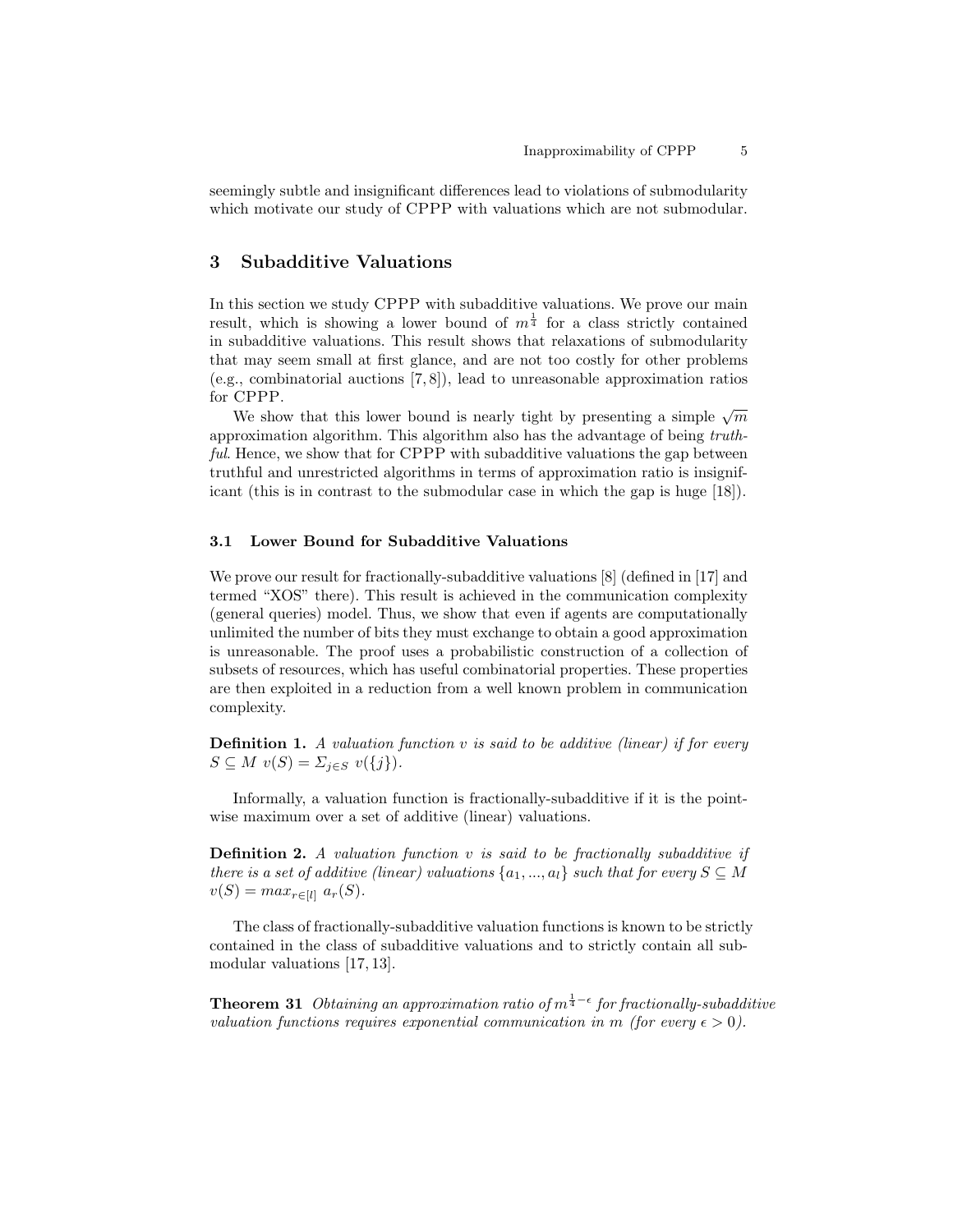*Proof.* Fix a small  $\epsilon > 0$ . We prove the theorem for the case  $n = k = \sqrt{m}$ . The proof is by reduction from the SET DISJOINTNESS problem. In the SET DISJOINTNESS problem, we have *n* parties. Each party  $i = 1, 2, ..., n$  holds a t-bit string which specifies a subset  $A_i \subseteq \{1, \ldots, t\}$ . The parties are required to distinguish between the two following extreme cases:

- 1.  $\bigcap_{i=1}^{n} A_i \neq \emptyset$
- 2. for every  $i \neq j$  it holds that  $A_i \cap A_j = \emptyset$

The SET DISJOINTNESS problem was studied in [1] where it was shown to require  $\Omega(\frac{t}{n^4})$  communication complexity. In [16] Nisan shows a lower bound due to Radhakrishnan and Srinivasan of  $\Omega(\frac{t}{n})$ .

For our reduction, we wish to first show the existence of a exponentially large family of sets of items with a useful combinatorial property:

**Definition 3.** A collection F of subsets of  $[m]$  is said to have the r-intersection property if, for every  $S, T \in F$ ,  $|S \cap T| \leq r$ .

**Lemma 32** There exists collection  $F$  of subsets of  $[m]$  such that:

- $F$  has the  $2m^{\epsilon}$ -intersection property.
- $-$  F nus the zm-intersection property.<br>  $-$  For each  $S \in F$  it holds that  $|S| \geq \sqrt{m}$ .
- $|F| \geq e^{\alpha m^{\epsilon}}$  for some constant  $\alpha > 0$ .

*Proof.* We prove the lemma via a probabilistic construction. Each set  $S \in F$  is constructed by choosing uniformly at random each element  $l \in [m]$  to be in S with probability  $m^{\frac{\epsilon-1}{2}}$ . Let S and T be two such sets in F. We wish to show that each such set is "large" and that the intersection between them is "small", with very high probability. We will use the Chernoff bound.

*Claim.* (Chernoff Bound) Let  $X_1, \ldots, X_m$  be a set of m independent random variables that take values in  $\{0, 1\}$  such that for every l,  $Pr[X_l = 1] = p$ . Then, for any  $\delta$  is in the range  $[0, 2e - 1]$  we have that:

$$
Pr[\sum_{l=1}^{m} X_l > (1+\delta)pm] \le e^{\frac{-\delta^2pm}{3}} \tag{1}
$$

$$
Pr[\sum_{l=1}^{m} X_l < (1 - \delta)pm] \le e^{\frac{-\delta^2pm}{3}} \tag{2}
$$

For every resource  $l \in [m]$  we define a random variable  $X_l$  that is a assigned a value of 1 if  $l \in S \cap T$  and of 0 otherwise. Observe, that the probability that  $X_l = 1$  is  $m^{\epsilon-1}$ , and by 1:

$$
Pr[|S\cap T|>2m^{\epsilon}] = Pr[\varSigma_l X_l > 2m^{\epsilon}] < e^{\frac{-m^{\epsilon}}{3}}
$$

Similarly, for every  $S \in F$ , define a random variable  $X_l$  that is assigned a value of 1 if  $l \in S$  and 0 otherwise, by 2 we have that for any  $\delta \in (0,1)$ :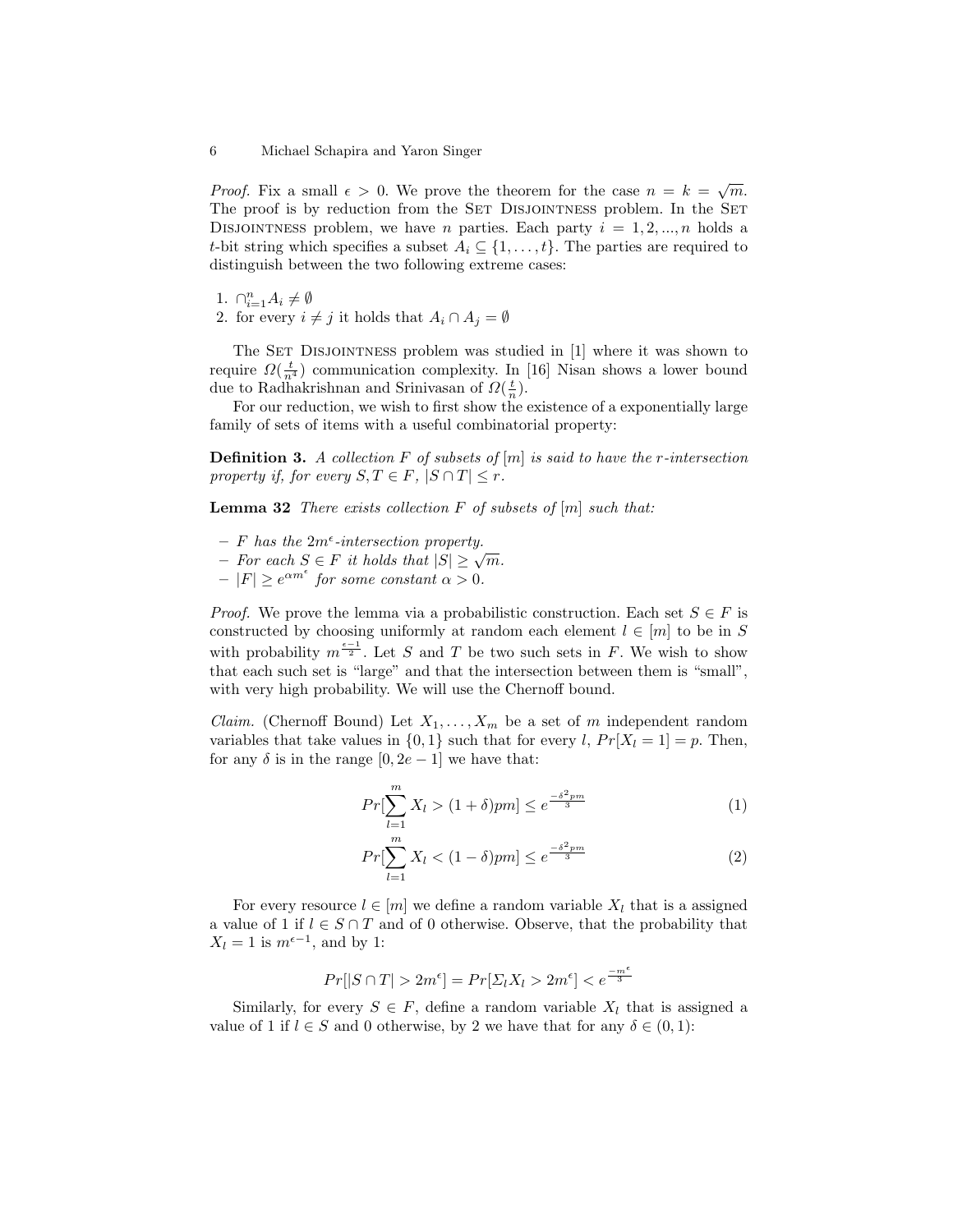$$
Pr[|S| < (1 - \delta)m^{\frac{1+\epsilon}{2}}] = Pr[\Sigma_l X_l < (1 - \delta)m^{\frac{1+\epsilon}{2}}] < e^{\frac{-\delta^2 m^{\frac{1+\epsilon}{2}}}{3}}
$$

We thus have that there is some constant  $\alpha > 0$  such that:

$$
Pr[|S \cap T| > 2m^{\epsilon} \text{ or } |S| < m^{\frac{1}{2}} \text{ or } |T| < m^{\frac{1}{2}}] < e^{-2\alpha m^{\epsilon}}
$$

Since these bounds must hold for any  $S, T$  we get that as long as  $|F|^2 \leq$  $e^{2\alpha m^{\epsilon}}$  there is such a collection F. Thus, we know there exists a family of sets  $F = \{S_1, \ldots, S_t\}$  where  $t = e^{\alpha m^{\epsilon}}$  for some constant  $\alpha > 0$ , with the property  $t = \{3_1, \ldots, 3_t\}$  where  $t = e^{-t}$  for some constant  $\alpha > 0$ , when  $t$  that every set is at least of size  $\sqrt{m}$  and  $|S_i \cap S_j| \leq 2m^{\epsilon} \forall i \neq j \in t$ .

Now, we show the reduction from the SET DISJOINTNESS problem. Let 1, 2, ...,  $\sqrt{m}$  be the parties, and set  $t = e^{\alpha m^{\epsilon}}$ . Let  $A_i$  be the subset of [t] held by party *i*. We construct an instance of CPPP with m resources,  $n = \sqrt{m}$  agents party *i*. We construct an instance of CFFF with *m* resources,  $n = \sqrt{m}$  agents (corresponding to the  $\sqrt{m}$  parties in the SET DISJOINTNESS problem), and set the number of resources to be chosen to  $k = \sqrt{m}$ . We identify each element  $r \in [t]$  with a set  $S_r$  in the family F of subsets of  $[m]$  described above. Each agent *i* constructs a valuation function  $v_i$  in the following manner: Let  $a_S$  denote the additive valuation that assigns a value of  $1$  to every resource in  $S$  and a value of 0 to every resource  $j \notin S$ . Let  $v_i = max\{a_{S_r}|r \in A_i\}$ .

Observe that if  $\bigcap_i A_i \neq \emptyset$  then there is a set  $S_r$  that has a corresponding Observe that if  $\prod_i A_i \neq \emptyset$  then there is a set  $S_r$  that has a corresponding additive valuation in all of the  $v_i$ 's. Hence, assigning a subset of  $S_r$  of size  $\sqrt{m}$ to the agents (simulated by the SET DISJOINTNESS parties) results in a social welfare value of m. What happens if for every two  $i \neq j \in [t]$   $S_i \cap S_j = \emptyset$ ? We shall now show that in this case the optimal social welfare is  $O(m^{\frac{3}{4}+\epsilon})$ . This would mean that an approximation of  $O(m^{\frac{1}{4}-\epsilon})$  to the CPPP with fractionallysubadditive valuations enables the distinction between the two extreme cases in the SET DISJOINTNESS problem. Therefore, we will then be able to conclude that  $\Omega(\frac{t}{n})$  bits are required to do so (a number exponential in both n and m).

So, we are left with showing that if for every two  $i \neq j \in [t]$   $S_i \cap S_j = \emptyset$  then the optimal social welfare is  $O(m^{\frac{3}{4}+\epsilon})$ . Assume, for the purpose of contradiction, the optimal social weilare is  $O(m^4)$ . Assume, for the purpose of contradiction, that there is some set T of size  $\sqrt{m}$  such that the social welfare derived from T,  $SW(T)$ , is greater than  $2m^{\frac{3}{4}+\epsilon}$ . Let  $a_i$  be an additive valuation function of i for which  $v_i$  is maximized (for T). Observe that  $SW(T) = \sum_{i \in [n]} a_i(T)$ . Assume, which  $v_i$  is maximized (for *I*). Observe that  $SW(T) = \sum_{i \in [n]} u_i(T)$ . Assume,<br>w.l.o.g., that  $T = \{1, ..., \sqrt{m}\}$ . For every resource  $l \in T$ , let  $x_l$  be the number of the  $a_i$ 's that assign a value of 1 to l. Observe that  $SW(T) = \sum_{i \in [n]} a_i(T)$  $\Sigma_{l \in T} x_l$ . Also observe that  $\Sigma_{l \in T} x_l(x_l - 1) = \Sigma_{i \neq j} |S_i \cap S_j \cap T|$ . Since we know that the cardinality of the intersection of every two sets cannot exceed  $2m^{\epsilon}$  we now have that:

$$
2m^{1+\epsilon} = 2n^2 m^{\epsilon} \ge \sum_{i \ne j} |S_i \cap S_j \cap T| = \sum_{l \in T} x_l (x_l - 1)
$$

Using elementary calculus, it is easy to show that  $\sum_{l \in T} x_l^2 \ge m^{\frac{1}{4}} \sum_{l \in T} x_l$ . (This is due to the fact that the worst case ratio is achieved when all  $x_i$ 's are equal.)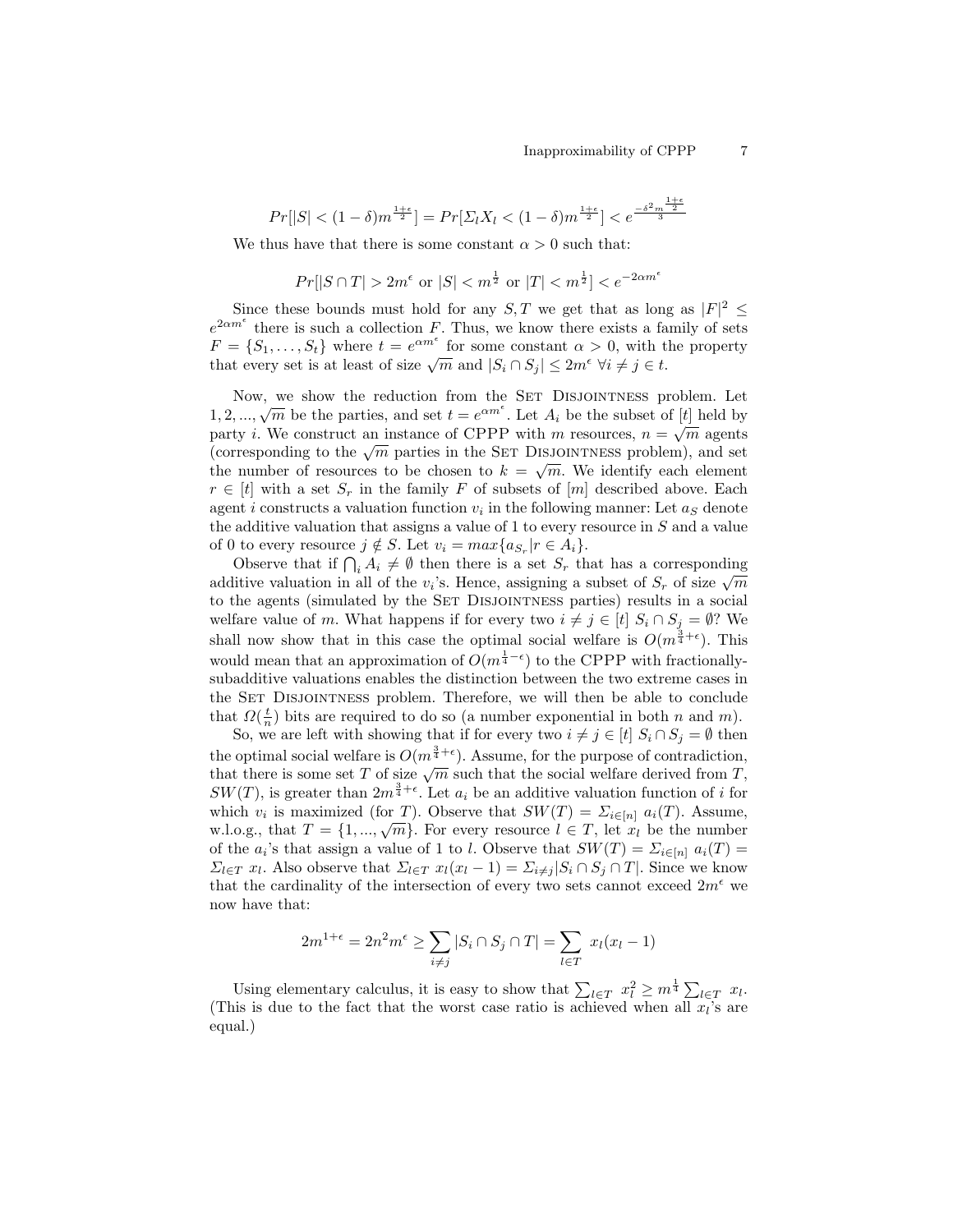Combining the last two equations gives us that

$$
SW(T) = \sum_{l \in T} x_l \le 2m^{\frac{3}{4} + \epsilon}.
$$

A contradiction.

## 3.2 A Truthful  $\sqrt{m}$  Approximation Algorithm

We show that the result stated in the above theorem is nearly tight by presenting we show that the result stated in the above theorem is hearty tight by presenting<br>a simple *truthful* algorithm which obtains a  $min\{k, \sqrt{m}\}\$ approximation ratio (for any value of k and n) and requires at most  $n \cdot m$  value queries.

## The Algorithm:

- Arbitrarily partition  $[m]$  into  $r = max\{\frac{m}{k}, \sqrt{m}\}\$ disjoint subsets of equal size  $S_1, ..., S_r.$
- Ask each agent to specify her value for each of the different subsets  $S_t$ .
- Choose the subset  $S_t$  that maximizes the social welfare  $\sum_i v_i(S_t)$ .

This algorithm, similar to that presented in [5], is a simple maximal-in-range algorithm  $[5, 6]$ , and so it can be made truthful via VCG payments  $[19, 4, 11]$ . Observe that the algorithm indeed requires at most  $m$  value queries to be addressed to each of the n agents. Therefore, all that is left to show is that the algorithm provides the required approximation-ratio. We show this for subadditive valuations.

**Proposition 33** If  $v_1, \ldots, v_n$  are subadditive then the algorithm provides an **Proposition 33** *If*  $v_1, \ldots, v_n$  are *s* approximation ratio of  $min\{k, \sqrt{m}\}\$ .

*Proof.* Let  $k \leq \sqrt{m}$ . Let O be a set of size k that maximizes the social welfare. Then, by (iterative use of) subadditivity, for every  $i \in [n]$ ,  $v_i(O) \leq \sum_{j \in O} v_i(\{j\})$ . Hence,  $\sum_{i\in[n]} v_i(0) \leq \sum_{i\in[n]} \sum_{j\in O} v_i(\{j\}) = \sum_{j\in[O]} \sum_{i\in[n]} v_i(\{j\})$ . This implies that there is an element  $j \in [m]$  such that the social welfare derived from j is at least  $\frac{1}{|O|} = \frac{1}{k}$  of the optimal social welfare. This item j appears in one of the  $S_t$ 's, and so, because the valuations are non-decreasing, the social welfare derived from that  $S_t$  is also at least  $\frac{1}{k}$  of the optimal social welfare. Since the algorithm optimizes over all the  $S_t$ 's it is bound to achieve the desired approximation ratio.

Let  $k > \sqrt{m}$ . Let O be the set of size k that maximizes the social welfare. Because the valuations are non-decreasing,  $\Sigma_i v_i(O) \leq \Sigma_i v_i([m])$ . Let  $S_1, \ldots, S_{\sqrt{m}}$ cause the valuations are non-decreasing,  $\mathcal{L}_i v_i(\mathcal{O}) \leq \mathcal{L}_i v_i(|m|)$ . Let  $\mathcal{S}_1, \ldots, \mathcal{S}_{\sqrt{m}}$ <br>be some arbitrary partition of  $[m]$  into  $\sqrt{m}$  disjoint subsets of size  $\sqrt{m}$ . Exploiting subadditivity in a way similar to that shown above implies that for one of these sets the social welfare is at least a  $\frac{1}{\sqrt{m}}$  fraction of the social welfare for the entire set  $[m]$ . This concludes the proof of the proposition.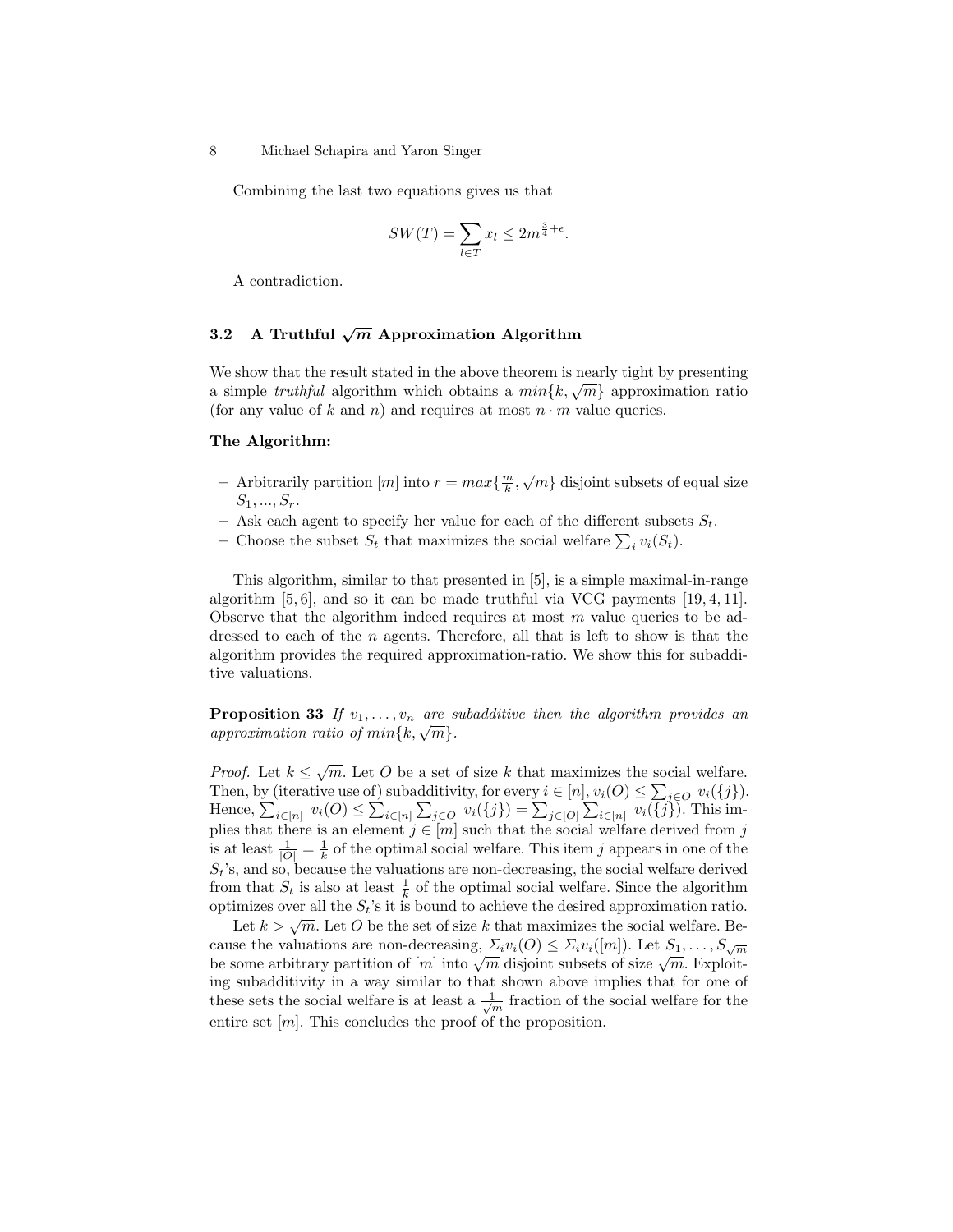# 4 Inapproximability of CPPP with General Valuations

In this section we study CPPP with general valuations (but still normalized and non-decreasing). As the overlay networks example (Section 2), and others (elections etc.), illustrate, in many cases submodularity, and even subadditivity, do not apply. We prove strong inapproximability results for CPPP with general valuations in both the computational- and the communication-complexity models. In the communication-complexity model our lower bound is tight (a trivial matching upper bound exists).

**Theorem 41** Obtaining an approximation of  $O(n^{\frac{1}{2}-\epsilon})$  to the social welfare in CPPP with general valuations, for any  $\epsilon > 0$ , is impossible unless  $P = NP$ . Obtaining an approximation of  $O(n^{1-\epsilon})$  to the social welfare is impossible unless  $P = ZPP$ .

Proof. We reduce from the Maximal Welfare Tree (MWT) problem studied in the context of distributed algorithmic mechanism design [10, 9, 14]. Our reduction preserves the hardness results for this problem as shown in [14]. In the MWT problem we are given a graph  $G = (N, L)$  with a set of nodes N and links L. A unique destination node d is given and each node  $a \in N \setminus \{d\}$  has a valuation function  $v_a: P_a \to \mathcal{R}_{\geq 0}$ , where  $P_a$  is used to denote the set of all simple paths from  $a$  to the destination  $d$ . The objective in MWT is to form a tree rooted in  $d$  which maximizes the social welfare, i.e., choose the tree  $T^*$  such that  $T^* \in argmax_{T \in T_L^d} \sum_{a \in N \setminus \{d\}} v_a(T)$ , where  $T_L^d$  is the set of all possible trees in L rooted in d. We consider the special case of MWT in which for all  $a \in N \setminus \{d\}$  we have  $v_a : P_a \to \{0, 1\}$ . It is known that for any  $\epsilon > 0$  approximating MWT, even for this special case, within a factor of  $O(n^{\frac{1}{2}-\epsilon})$  is impossible unless  $P = NP$ and approximating within a factor of  $O(n^{1-\epsilon})$  is impossible unless  $P = ZPP$ [14].

The reduction from MWT is as follows: Given an instance of MWT such that the range of all valuation functions is  $\{0, 1\}$ , for each link  $l \in L$  we associate a resource l' in CPPP and each node  $a \in N \setminus \{d\}$  in MWT will correspond to an agent  $a'$  in CPPP. It remains to define the valuation function of  $a'$ . Note that since our interest is in showing a lower bound, we can adversarially set the number of chosen items to be  $k = |N| - 1$ . Now, let  $P_a^+$  be the set of paths for which  $v_a = 1$ . For all  $E \subseteq L$ , the valuation function for the corresponding agent  $a'$  in CPPP is defined by:

$$
v_{a'}(E) = \begin{cases} 1 \ \exists P \in P_a^+ : P \subseteq E \text{ and } E \in T_L^d \\ 0 \text{ otherwise} \end{cases}
$$
 (3)

Observe that choosing a tree T in MWT with social welfare value  $SW(T) = c$ corresponds to choosing a set of resources that induces the same social welfare value in CPPP. Conversely, choosing a set of resources  $T'$  in CPPP s.t.  $SW(T') = c'$  necessarily means that we can trim T' to a set of edges T which forms a routing tree with  $d$  as its source, and that we have exactly  $c'$  nodes which have routes to d in T, and hence  $SW(T) = c'$  in MWT.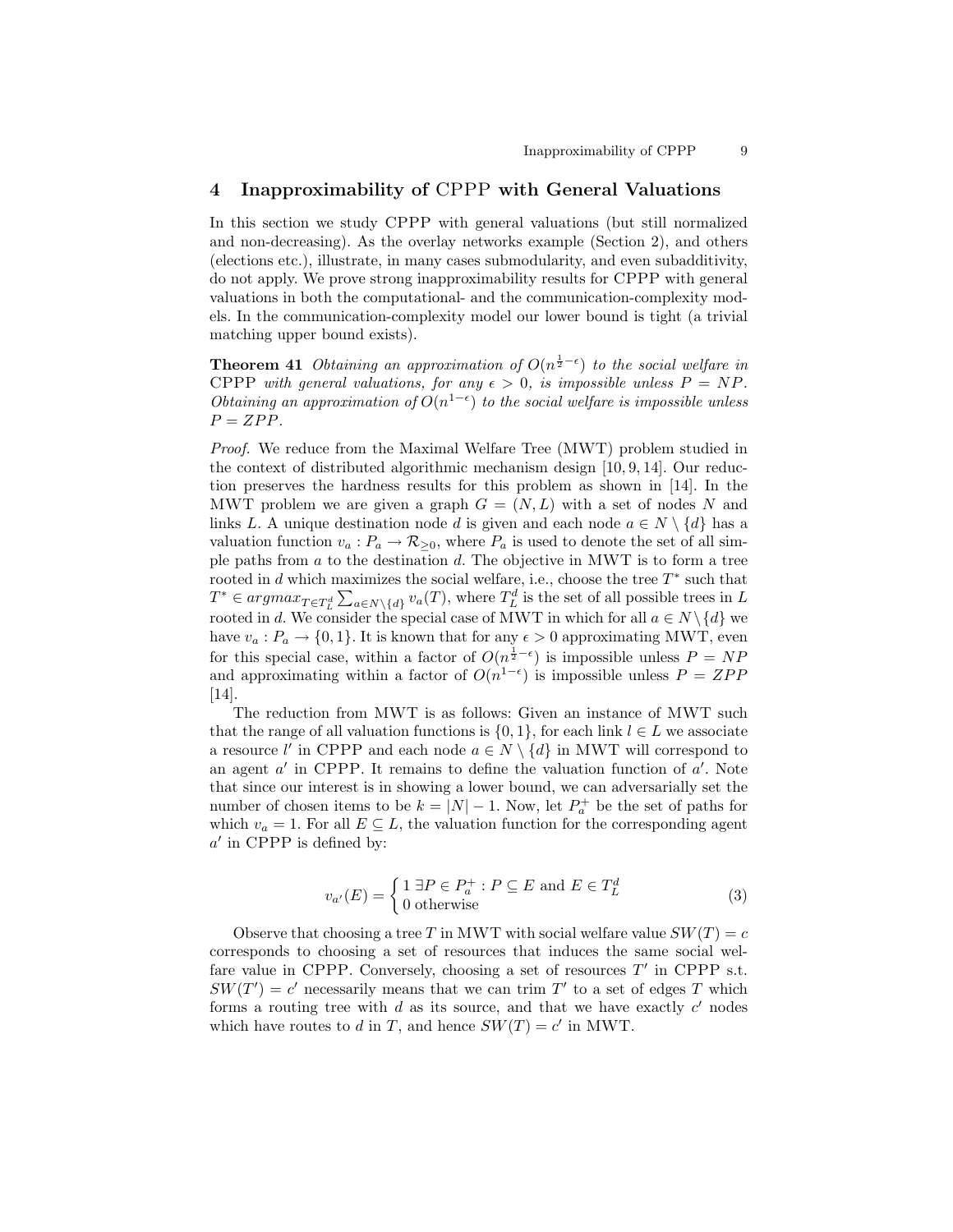**Theorem 42** Obtaining an approximation ratio of  $(1 - \epsilon)n$  for general valuations requires exponential communication in m (for any  $\epsilon > 0$  and for any  $n << 2^m$ ).

*Proof.* For CPPP with general valuation functions,  $n$  agents,  $m$  items and a parameter  $1 \leq k \leq m$  we show a lower bound of  $\Omega(\binom{m}{k} \cdot n^{-1})$  again by reducing from the SET DISJOINTNESS problem.

We construct an instance of CPPP with  $n$  agents in which no restrictions (except for being normalized and non-decreasing) apply to the agents' valuation functions. Let  $S_1, \ldots, S_t$  be the (ordered) sets in the range of all possible allocations of size k. For each party i in SET DISJOINTNESS with the set  $A_i \subseteq \{1, \ldots, t\}$ , we associate an agent  $i$  in CPPP with the following valuation function:

$$
v_i(S_r) = \begin{cases} 1 \ r \in A_i \\ 0 \text{ otherwise} \end{cases}
$$

Observe that these valuation functions are indeed normalized and non-decreasing. Let  $S_l$  be the set which maximizes the social welfare, i.e.,  $l \in argmax_{l \in [d]} |\{A_i | l \in$  $A_i$ }. To approximate the social welfare within a factor of  $(1 - \epsilon)n$  for any  $\epsilon > 0$ , one must allocate some set  $S$  for which there are at least two agents  $i$  and  $j$ such that  $v_i(S) = v_i(S) = 1$ . Due to the above construction of the agents' valuation functions this necessarily implies deciding between the two extreme cases of the SET DISJOINTNESS problem. Thus, for  $d = \binom{m}{k}$  we get a lower bound of  $\Theta(\binom{m}{k} \cdot n^{-1})$  for CPPP with general valuation functions.

In the communication model a trivial matching upper bound of  $n$  exists: Query each agent i for her most valued set  $S_i$  of size k, and assign the agents a set  $T \in argmax_i v_i(S_i)$ . It is easy to see that this indeed guarantees an napproximation.

## 5 Acknowledgements

We warmly thank Christos Papadimitriou for many helpful and interesting discussions.

## References

- 1. N. Alon, Y. Matias, and M. Szegedy. Jounal of computer and system sciences. The space complexity of approximating the frequency moment,  $(58(1))$ :137-137, 1999.
- 2. David Andersen, Hari Balakrishnan, Frans Kaashoek, and Robert Morris. Resilient overlay networks. In SOSP '01: Proceedings of the eighteenth ACM symposium on Operating systems principles, pages 131–145, New York, NY, USA, 2001. ACM.
- 3. Byung-Gon Chun, Rodrigo Fonseca, Ion Stoica, and John Kubiatowicz. Characterizing selfishly constructed overlay routing networks. In INFOCOM, 2004.
- 4. E. H. Clarke. Multipart pricing of public goods. Public Choice, 11:17–33, 1971.
- 5. S. Dobzinski, N. Nisan, and M.Schapira. Approximation algorithms for combinatorial auctions with complement-free bidders. In STOC, 2005.